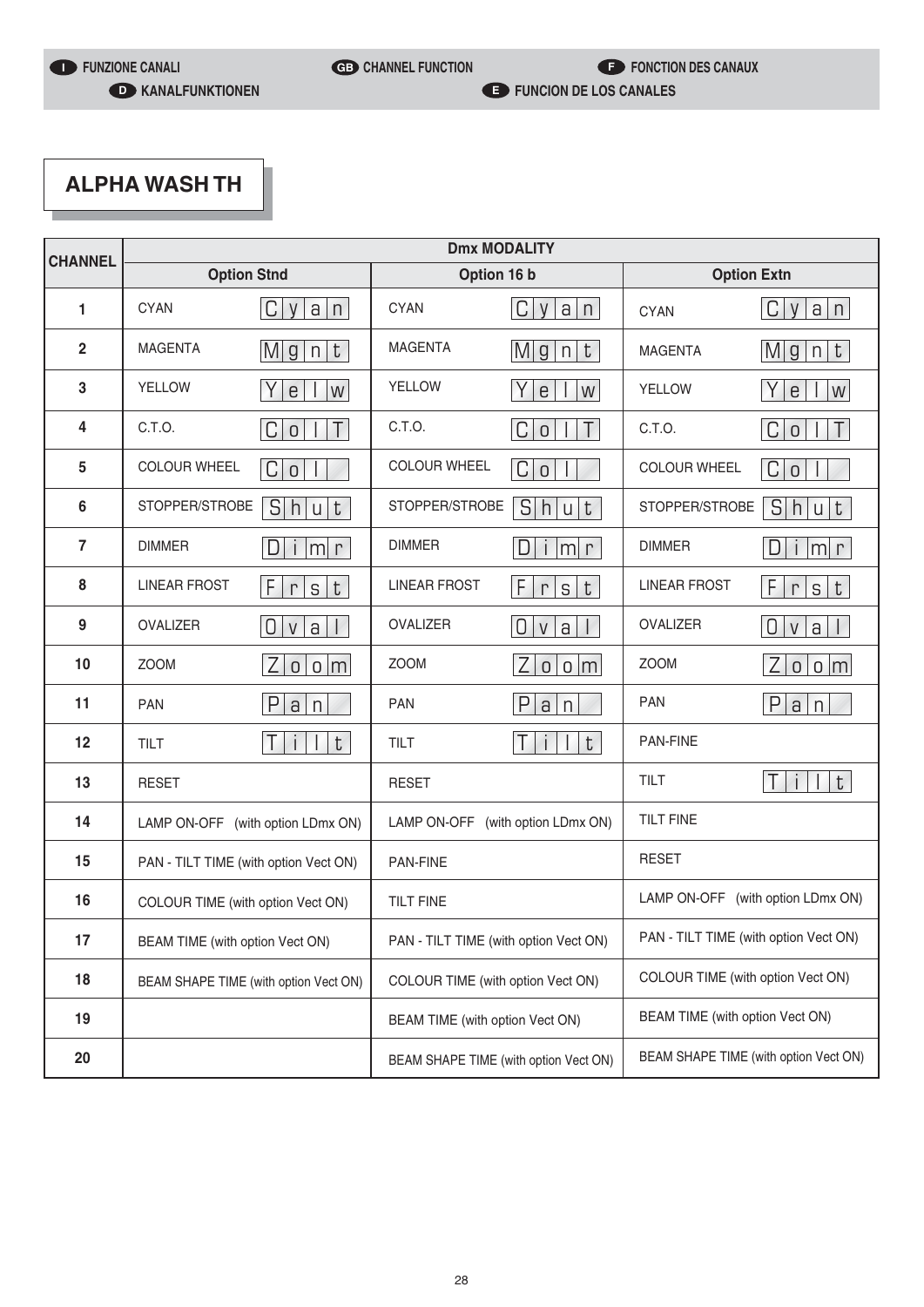**• COLOUR MIXING - channel 1 - 2 - 3**

Operation with option *CMY* Off





#### **• C.T.O. - channel 4**



#### **• COLOUR WHEEL - channel 5** Operation with option Rain On

 $\circ \circ$  $\alpha$  $\blacktriangle^{\circ}$ 



Operation with option Rain Off



# **• STOPPER / STROBE - channel 6**

MACRO



**IMPORTANT:** The lamp dim to half power 3 seconds after the channel stay at 0% level. The lamp goes back to full power when the channel level is put higher than 0%.

#### **• DIMMER - channel 7**



**IMPORTANT:** The lamp dim to half power 3 seconds after the channel stay at 0% level. The lamp goes back to full power when the channel level is put higher than 0%.

### **• LINEAR FROST - channel 8**

 $\circ$ 

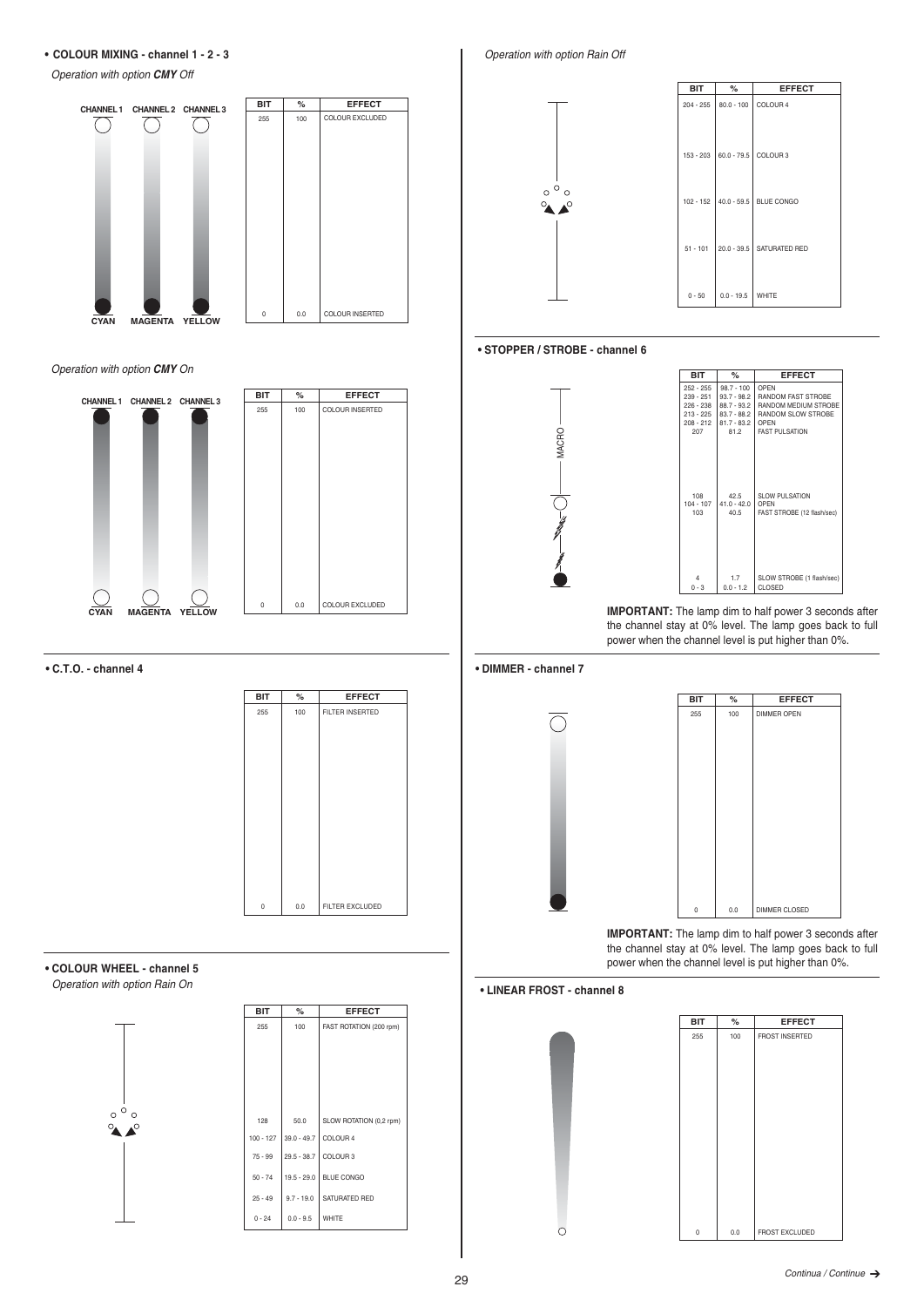

**• ZOOM - channel 10**



#### **• PAN - channel 11**

Operation with option Pan  $\hat{O}$  Off (Tilt conventionally represented at 15% and option Til  $\hat{O}$  Off)



Operation with option Pan  $\hat{\circ}$  On (Tilt conventionally represented at 15% and option Til  $\hat{v}$  Off)





**BIT %** 255 100

 $0<sub>0</sub>$ 

## **• TILT - channel: 12 (Stnd) - 12 (16 b) - 13 (Extn)**

Operation with option Til  $\hat{C}$  Off (Pan conventionally represented at 0% and option Pan  $\hat{v}$  Off)





#### Operation with option Til  $\hat{v}$  On (Pan conventionally represented at 0% and option Pan  $\hat{v}$  Off)



| <b>BIT</b> | $\%$ |
|------------|------|
| 255        | 100  |
| 128        | 50.0 |
| 0          | 0.0  |

**• RESET - channel: 13 (Stnd) - 13 (16 b) - 15 (Extn)**



**• LAMP CONTROL (only with option Ldmx On) channel: 14 (Stnd) - 14 (16 b) - 16 (Extn)**

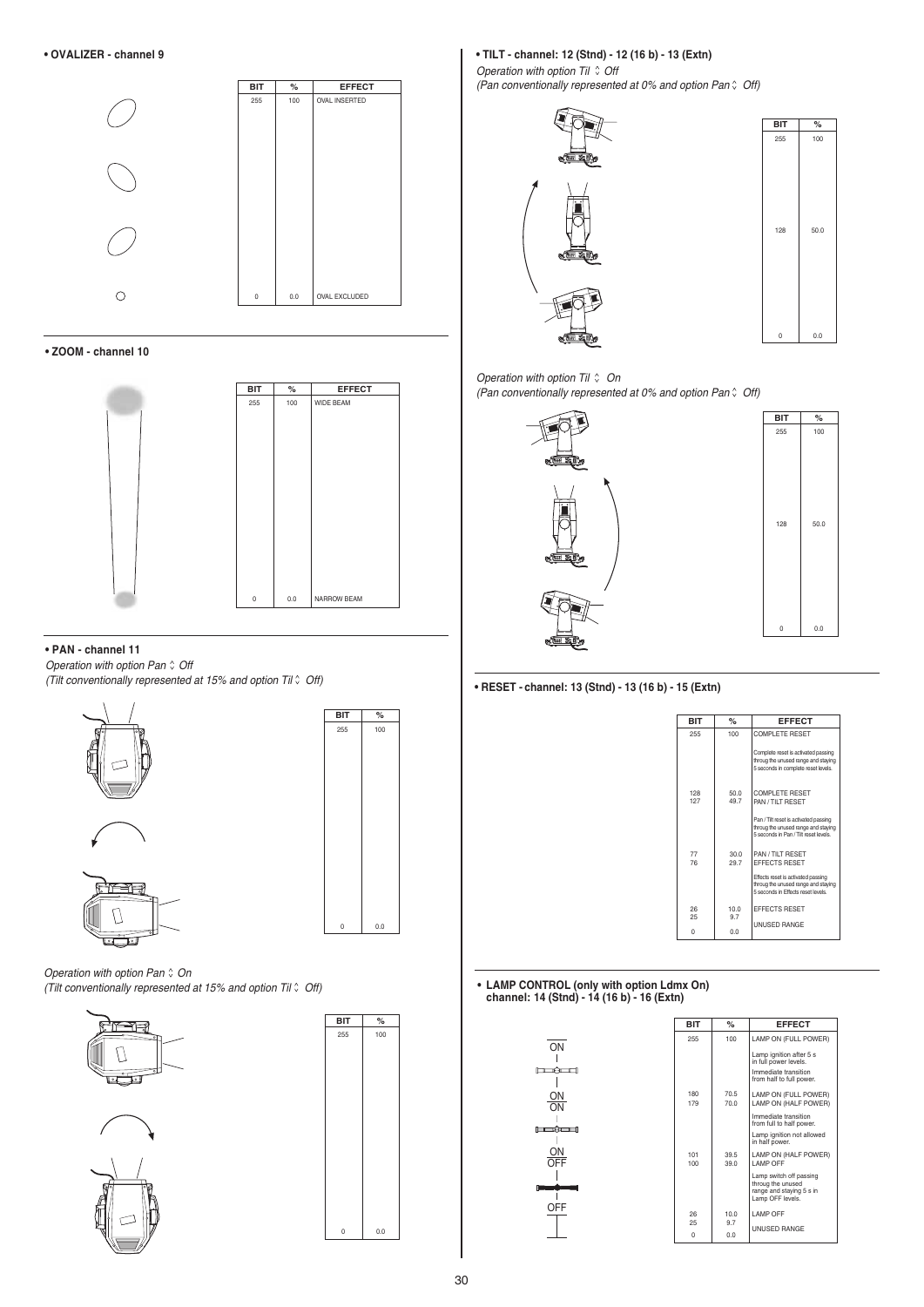# **• PAN FINE - channel: 15 (16 b) - 12 (Extn)**

Operation with option Pan  $\hat{O}$  Off (Tilt conventionally represented at 15% and option Til  $\hat{O}$  Off)



Operation with option Pan  $\hat{O}$  On (Til conventionally represented at 15% and option Tilt  $\hat{C}$  Off)





# **• TILT FINE - channel: 16 (16 b) - 14 (Extn)**

Operation with option Til  $\hat{v}$  Off (Pan conventionally represented at 0% and option Pan  $\hat{v}$  Off)





Operation with option Til  $\hat{O}$  On (Pan conventionally represented at 0% and option Pan  $\hat{O}$  Off)